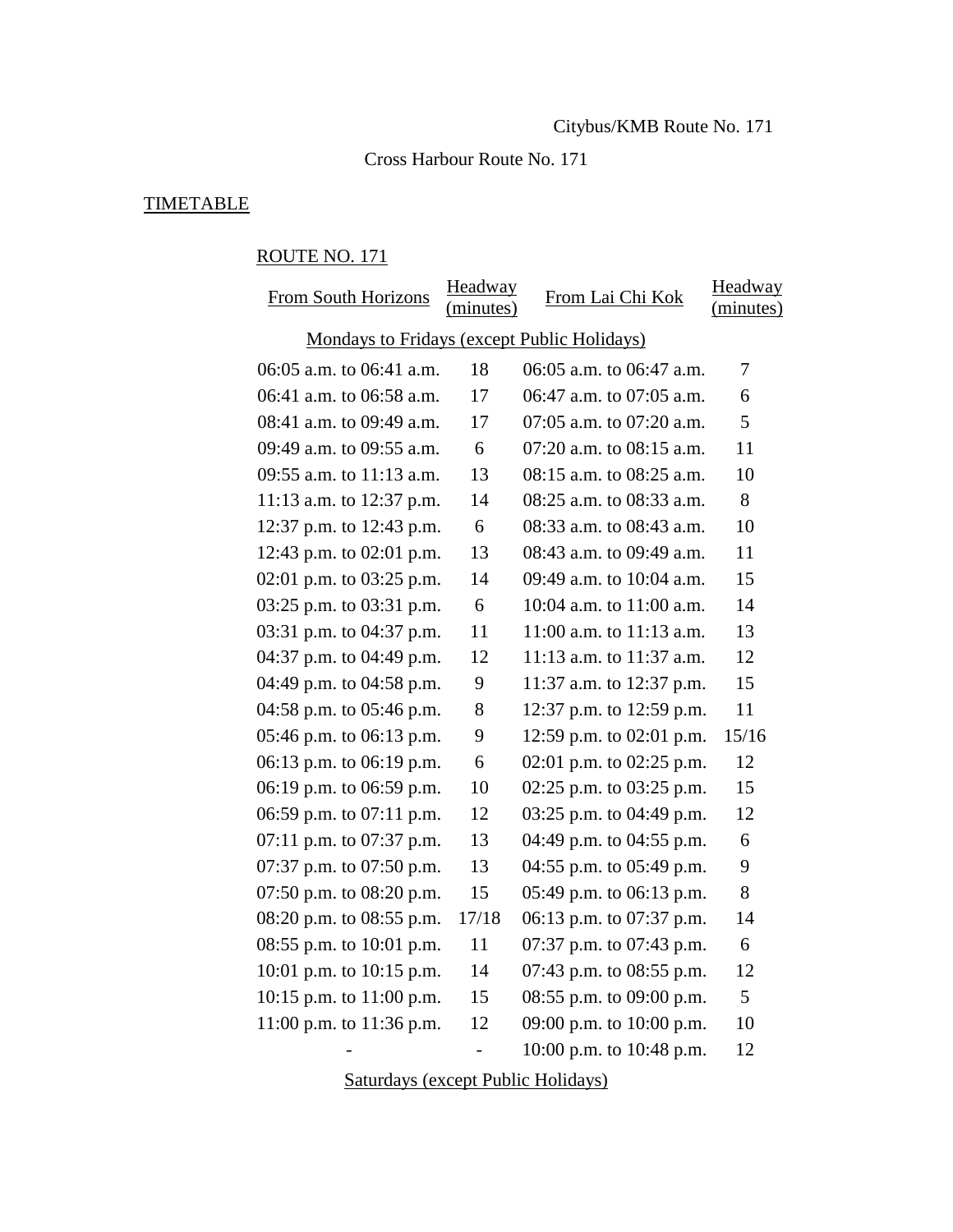| 06:05 a.m. to 06:41 a.m.           | 18     | 06:05 a.m. to 06:57 a.m.     | 6/7            |
|------------------------------------|--------|------------------------------|----------------|
| 06:41 a.m. to 06:57 a.m.           | 16     | 06:57 a.m. to 07:15 a.m.     | 9              |
| 08:34 a.m. to 09:49 a.m.           | 15     | $07:15$ a.m. to $08:10$ a.m. | 11             |
| 09:49 a.m. to 09:56 a.m.           | $\tau$ | 08:10 a.m. to 08:25 a.m.     | 15             |
| 09:56 a.m. to 11:13 a.m.           | 11     | 08:25 a.m. to 08:32 a.m.     | $\overline{7}$ |
| 11:13 a.m. to $11:22$ a.m.         | 9      | 08:32 a.m. to 08:44 a.m.     | 12             |
| 11:22 a.m. to 12:17 p.m.           | 11     | 08:44 a.m. to 09:49 a.m.     | 13             |
| 12:17 p.m. to 12:37 p.m.           | 10     | 09:49 a.m. to 10:05 a.m.     | 16             |
| 12:37 p.m. to 12:44 p.m.           | $\tau$ | $10:05$ a.m. to $11:13$ a.m. | 17             |
| 12:44 p.m. to 02:01 p.m.           | 11     | 11:13 a.m. to 11:52 a.m.     | 13             |
| 02:01 p.m. to 02:09 p.m.           | 8      | 11:52 a.m. to 12:37 p.m.     | 15             |
| 02:09 p.m. to 03:15 p.m.           | 11     | 12:37 p.m. to 12:59 p.m.     | 11             |
| 03:15 p.m. to 03:25 p.m.           | 10     | 12:59 p.m. to 02:01 p.m.     | 12/13          |
| 03:25 p.m. to 03:32 p.m.           | $\tau$ | 02:01 p.m. to 02:08 p.m.     | $\tau$         |
| 03:32 p.m. to 04:49 p.m.           | 11     | 02:08 p.m. to 03:25 p.m.     | 11             |
| 04:49 p.m. to 05:46 p.m.           | 9/10   | 03:25 p.m. to 03:33 p.m.     | 8              |
| 05:46 p.m. to 06:13 p.m.           | 9      | 03:33 p.m. to 04:39 p.m.     | 11             |
| 06:13 p.m. to 06:19 p.m.           | 6      | 04:39 p.m. to 04:49 p.m.     | 10             |
| 06:19 p.m. to 07:37 p.m.           | 13     | 04:49 p.m. to 04:55 p.m.     | 6              |
| 07:37 p.m. to 08:37 p.m.           | 15     | 04:55 p.m. to 05:07 p.m.     | 12             |
| 08:37 p.m. to 08:53 p.m.           | 16     | 05:07 p.m. to 06:13 p.m.     | 11             |
| 08:53 p.m. to 09:01 p.m.           | 8      | 06:13 p.m. to 06:37 p.m.     | 12             |
| 09:01 p.m. to 10:01 p.m.           | 12     | 06:37 p.m. to 07:37 p.m.     | 15             |
| 10:01 p.m. to 10:15 p.m.           | 14     | 07:37 p.m. to 07:44 p.m.     | $\tau$         |
| 10:15 p.m. to 11:00 p.m.           | 15     | 07:44 p.m. to 07:55 p.m.     | 11             |
| 11:00 p.m. to 11:36 p.m.           | 12     | 07:55 p.m. to $08:55$ p.m.   | 12             |
|                                    |        | 08:55 p.m. to 09:02 p.m.     | 7              |
|                                    |        | 09:02 p.m. to 09:52 p.m.     | 10             |
|                                    |        | 09:52 p.m. to 10:10 p.m.     | 9              |
|                                    |        | 10:10 p.m. to 10:50 p.m.     | 10             |
| <b>Sundays and Public Holidays</b> |        |                              |                |
| 06:05 a.m. to 06:56 a.m.           | 17     | 06:05 a.m. to 06:53 a.m.     | 16             |
| 06:56 a.m. to 07:05 a.m.           | 9      | 06:53 a.m. to 07:05 a.m.     | 12             |
| 07:05 a.m. to 07:53 a.m.           | 16     | 07:05 a.m. to 07:57 a.m.     | 17/18          |
| 07:53 a.m. to 09:05 a.m.           | 12     | 07:57 a.m. to 08:09 a.m.     | 12             |

09:05 a.m. to 09:15 a.m. 10 08:09 a.m. to 08:54 a.m. 15 09:15 a.m. to 11:15 a.m. 12 11:32 a.m. to 11:45 a.m. 13 11:15 a.m. to 11:35 a.m. 10 11:45 a.m. to 12:55 p.m. 14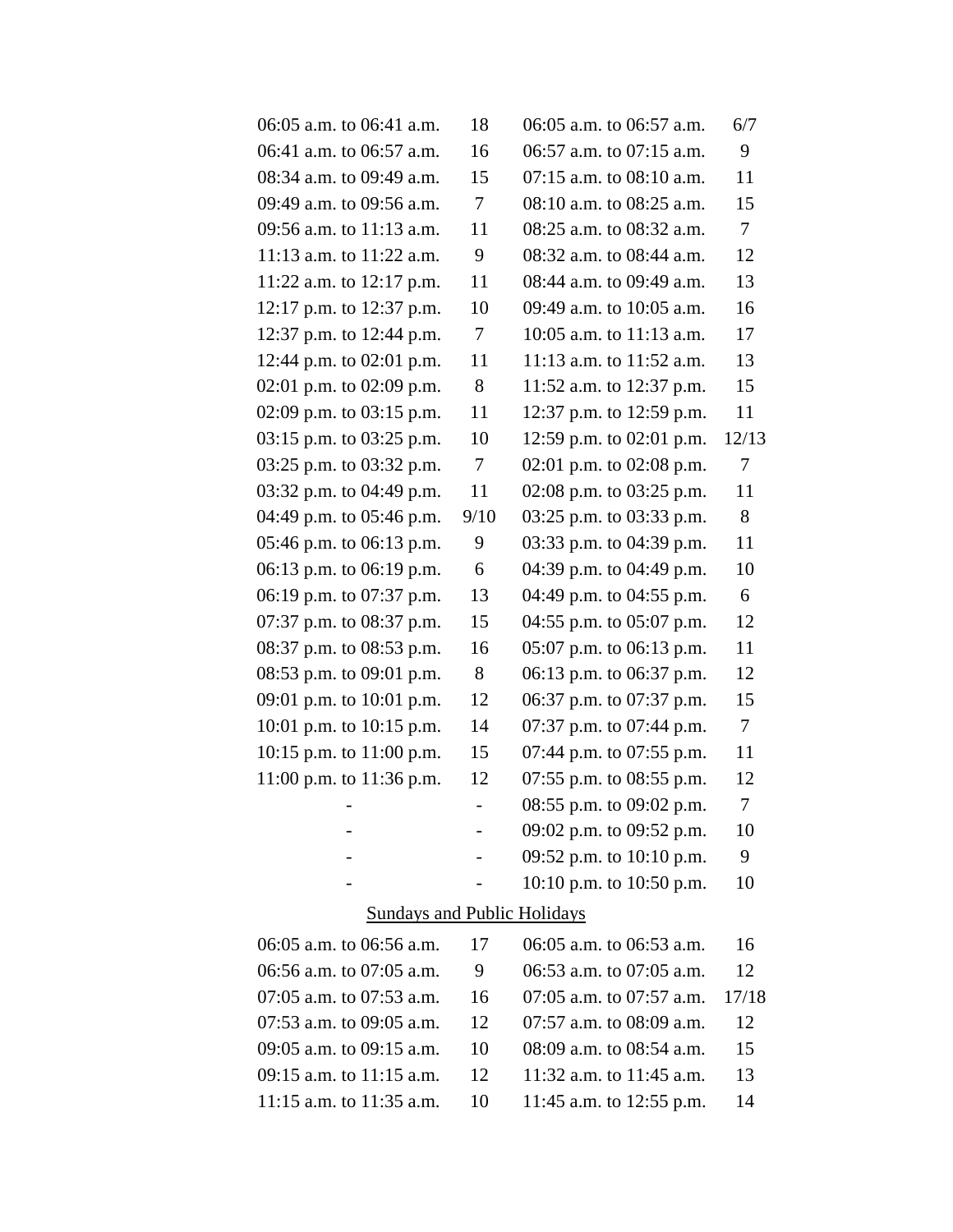| 11:35 a.m. to $11:40$ a.m. | $5^{\circ}$              | 12:55 p.m. to $01:00$ p.m. | 5   |
|----------------------------|--------------------------|----------------------------|-----|
| 11:40 a.m. to 12:22 p.m.   | 10/11                    | 01:00 p.m. to 02:00 p.m.   | 15  |
| 12:22 p.m. to 12:52 p.m.   | 10                       | 02:00 p.m. to $03:24$ p.m. | 12  |
| 12:52 p.m. to 12:59 p.m.   | $\tau$                   | 03:24 p.m. to 03:35 p.m.   | 11  |
| 12:59 p.m. to 02:05 p.m.   | 11                       | 03:35 p.m. to 04:05 p.m.   | 10  |
| 02:05 p.m. to 02:15 p.m.   | 10                       | 04:05 p.m. to 04:16 p.m.   | 11  |
| 02:15 p.m. to 02:20 p.m.   | 5                        | 04:16 p.m. to 04:52 p.m.   | 12  |
| 02:20 p.m. to 03:32 p.m.   | 12                       | 04:52 p.m. to 04:58 p.m.   | 6   |
| 03:32 p.m. to 03:43 p.m.   | 11                       | 04:58 p.m. to 05:52 p.m.   | 9   |
| 03:43 p.m. to 03:55 p.m.   | 12                       | 05:52 p.m. to 06:15 p.m.   | 8/7 |
| 06:35 p.m. to 07:35 p.m.   | 12                       | 06:15 p.m. to 06:26 p.m.   | 11  |
| 07:35 p.m. to 07:58 p.m.   | 11/12                    | 06:26 p.m. to 07:02 p.m.   | 12  |
| 07:58 p.m. to 08:52 p.m.   | 13/14                    | 07:02 p.m. to 07:32 p.m.   | 15  |
| 08:52 p.m. to 10:28 p.m.   | 16                       | 07:32 p.m. to 08:05 p.m.   | 11  |
| 10:28 p.m. to 11:00 p.m.   | 16                       | 08:05 p.m. to 08:55 p.m.   | 10  |
| 11:00 p.m. to 11:20 p.m.   | 20                       | 08:55 p.m. to 09:00 p.m.   | 5   |
|                            | $\overline{\phantom{0}}$ | 09:00 p.m. to 09:26 p.m.   | 13  |
|                            | $\overline{\phantom{0}}$ | 09:26 p.m. to 10:26 p.m.   | 15  |
|                            |                          | 10:26 p.m. to 10:40 p.m.   | 14  |
|                            |                          | 10:40 p.m. to 10:56 p.m.   | 16  |

# SPECIAL DEPARTURES ROUTE NO. 171 (departures skip South Horizons Drive)

| <b>From South Horizons</b>                             | Headway<br>(minutes) | From Lai Chi Kok                                          | Headway<br>(minutes) |
|--------------------------------------------------------|----------------------|-----------------------------------------------------------|----------------------|
| Mondays to Fridays (except Public Holidays)            |                      |                                                           |                      |
|                                                        |                      | 11:48 p.m. to 12:00 a.m. $12 \t 11:00$ p.m. to 12:00 a.m. | 15                   |
|                                                        |                      |                                                           |                      |
| <b>Saturdays (except Public Holidays)</b>              |                      |                                                           |                      |
|                                                        |                      | 11:48 p.m. to 12:00 a.m. $12 \t 11:00$ p.m. to 12:00 a.m. | 15                   |
|                                                        |                      |                                                           |                      |
| <b>Sundays and Public Holidays</b>                     |                      |                                                           |                      |
|                                                        |                      | 11:40 p.m. to 12:00 a.m. 20 11:12 p.m. to 12:00 a.m.      | 16                   |
|                                                        |                      |                                                           |                      |
| SPECIAL DEPARTURES ROUTE NO. 171 (departures via Ocean |                      |                                                           |                      |
| Park on Sun/Phs)                                       |                      |                                                           |                      |
| <b>From South Horizons</b>                             | Headway<br>(minutes) | From Lai Chi Kok                                          | Headway<br>(minutes) |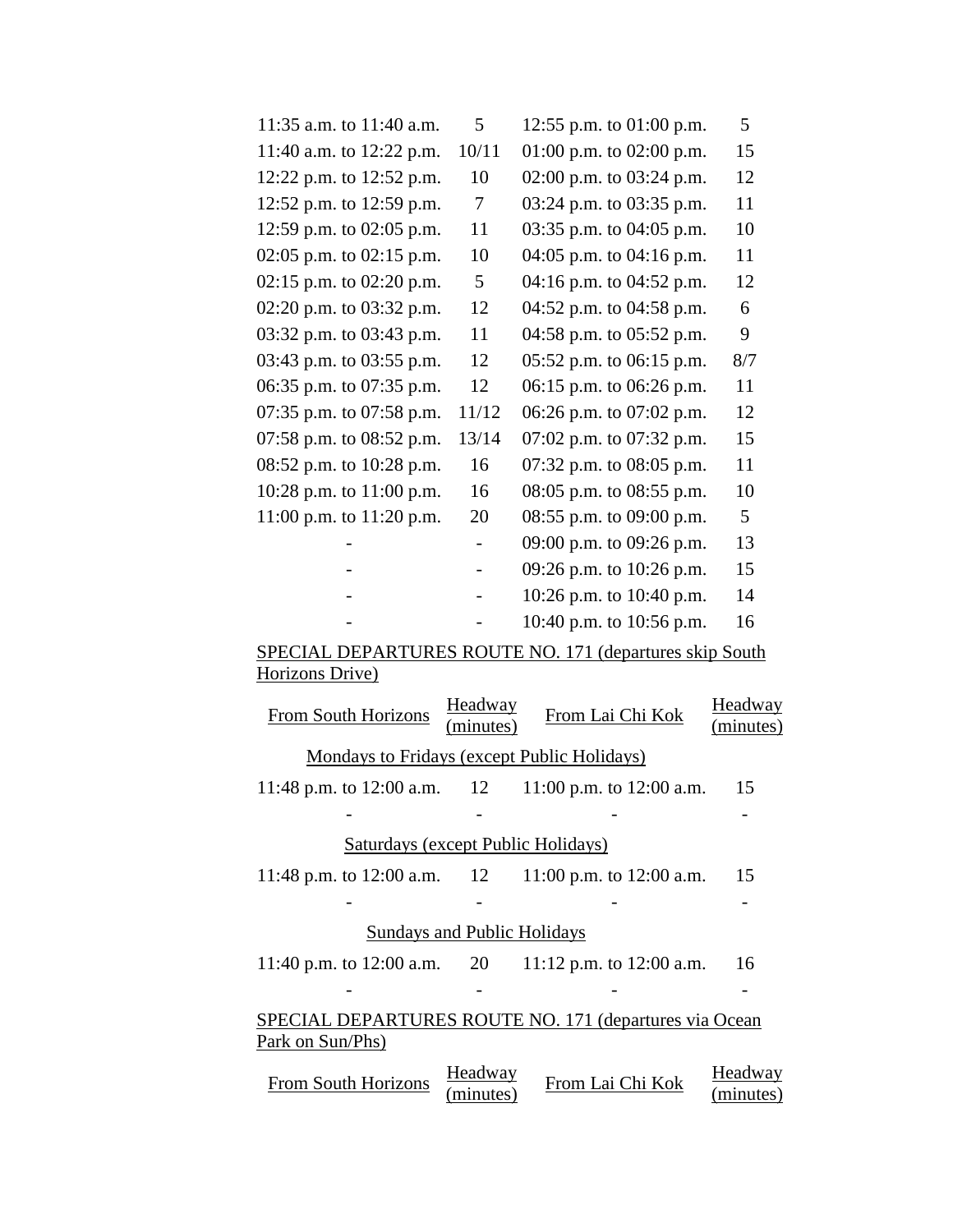# Sundays and Public Holidays

| 04:10 p.m. to 04:55 p.m.                           | 15             | 09:05 a.m. to 10:05 a.m. | 15 |
|----------------------------------------------------|----------------|--------------------------|----|
| 04:55 p.m. to 05:00 p.m.                           | 5 <sup>5</sup> | 10:05 a.m. to 10:15 a.m. | 10 |
| $05:00$ p.m. to $06:00$ p.m.                       | 10             | 10:15 a.m. to 10:27 a.m. | 12 |
| 06:00 p.m. to 06:12 p.m.                           | 12             | 10:27 a.m. to 11:19 a.m. | 13 |
| 06:12 p.m. to 06:23 p.m.                           | 11             |                          |    |
| SPECIAL DEPARTURES ROUTE NO. 171                   |                |                          |    |
| From Nathan Road (Outside Bank<br>Centre)          |                | Headway (minutes)        |    |
| <b>Mondays to Fridays (except Public Holidays)</b> |                |                          |    |
| $06:35$ p.m.                                       |                | $-CTB$                   |    |
| SPECIAL DEPARTURES ROUTE NO. 171                   |                |                          |    |
| From Hung Hom (Cross Harbour<br>Tunnel Toll Plaza) |                | <b>Headway</b> (minutes) |    |
| Mondays to Fridays (except Public Holidays)        |                |                          |    |
| $08:15$ a.m.                                       |                | - CTB                    |    |
| 08:45 a.m.                                         |                | $-CTB$                   |    |
| $07:55$ p.m.                                       |                | - CTB                    |    |
| SPECIAL DEPARTURES ROUTE NO. 171A                  |                |                          |    |
| <b>From Lei Tung Estate</b>                        |                | Headway (minutes)        |    |
| <b>Mondays to Fridays (except Public Holidays)</b> |                |                          |    |
| $07:15$ a.m.                                       |                | $-CTB$                   |    |
| $07:24$ a.m.                                       |                | - CTB                    |    |
| 07:40 a.m.                                         |                | - KMB                    |    |
| $07:56$ a.m.                                       |                | - KMB                    |    |
| $08:12$ a.m.                                       |                | - KMB                    |    |
| 08:29 a.m.                                         |                | - KMB                    |    |
| 08:40 a.m.                                         |                | - CTB                    |    |
| Saturdays (except Public Holidays)                 |                |                          |    |
| $07:15$ a.m.                                       |                | - CTB                    |    |
| $07:24$ a.m.                                       |                | - CTB                    |    |
| 07:33 a.m.                                         |                | - KMB                    |    |
| 07:46 a.m.                                         |                | - KMB                    |    |
| 07:59 a.m.                                         |                | - KMB                    |    |
| 08:14 a.m.                                         |                | - KMB                    |    |
| 08:29 a.m.                                         |                | - KMB                    |    |